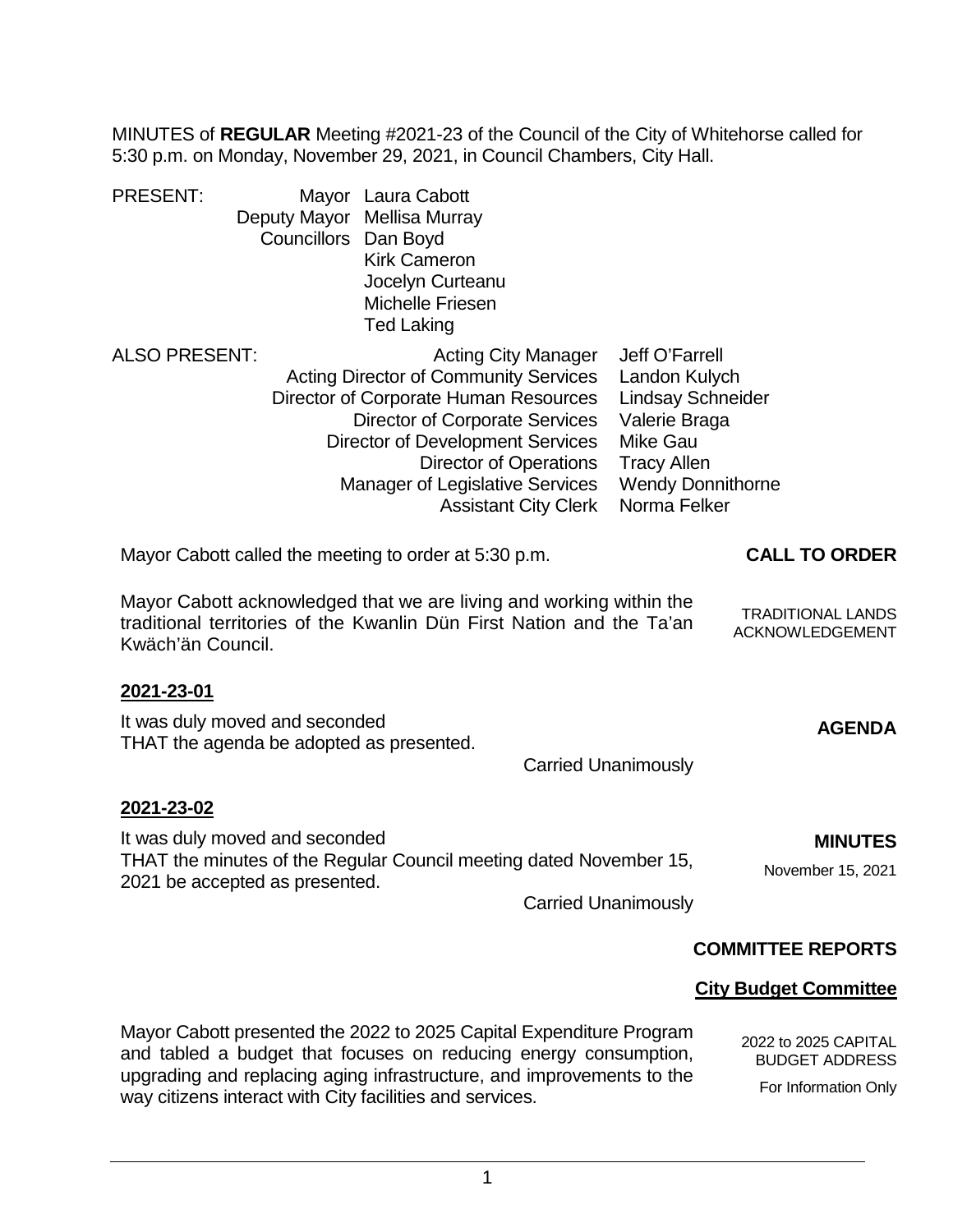# **Corporate Services Committee**

Linda Casson addressed the Committee to point out that the *Senior Utility Charges Rebate Bylaw* as currently written does not apply to seniors living on country residential properties. She suggested a number of options to make the bylaw more equitable with respect to garbage service charges, and encouraged Council to amend the bylaw so that it applies to all seniors, no matter where they live in the City.

**2021-23-03**

It was duly moved and seconded

THAT amendments totalling \$278,507 be authorized to reduce the 2021–2024 Capital Expenditure Program, with \$236,191 remaining in reserves and \$42,316 remaining in external funding sources.

- 1. Amend the completed and under budget Municipal Election Voter List System Project 300c00520 in the amount of \$15,000;
- 2. Amend the completed and under budget Additional 1-Ton Service Truck – Water-Sewer System Maintenance Project 320c00220 in the amount of \$2,419;
- 3. Amend the completed and under budget Energy Upgrades CGC Project 320c01114 in the amount of \$1,824;
- 4. Amend the completed and under budget Transit Handy Bus Replacement Project 320c01509 in the amount of \$3,073;
- 5. Amend the completed and under budget Parking Technologies Options, Analysis and Recommendation Project 400c00220 in the amount of \$7,122;
- 6. Amend the completed and under budget Permanent Crosswalks Front and Main Street Project 500c00121 in the amount of \$3,386;
- 7. Amend the completed and under budget Waste Management Facility Alternative Daily Cover Grizzly Plates Project 650c00721 in the amount of \$12,000;
- 8. Amend the cancelled Zoning Bylaw Re-write Project 720c00318 in the amount of \$125,000;
- 9. Amend the cancelled Indigenous Languages Place Name Incorporation Project 720c00319 in the amount of \$49,825;
- 10. Amend the cancelled Neighbourhood Sign Creation and Refurbishment Project 720c00614 in the amount of \$6,035;
- 11. Amend the cancelled Chadburn Lake Park Identity / Branding Project 720c00618 in the amount of \$29,823; and
- 12. Amend the completed and under budget CGC Change Room Upgrades Project 750c00419 in the amount of \$23,000.

Carried Unanimously

LINDA CASSON Senior Utility Charges Rebate Program

For Information Only

THIRD QUARTER CAPITAL BUDGET AMENDMENTS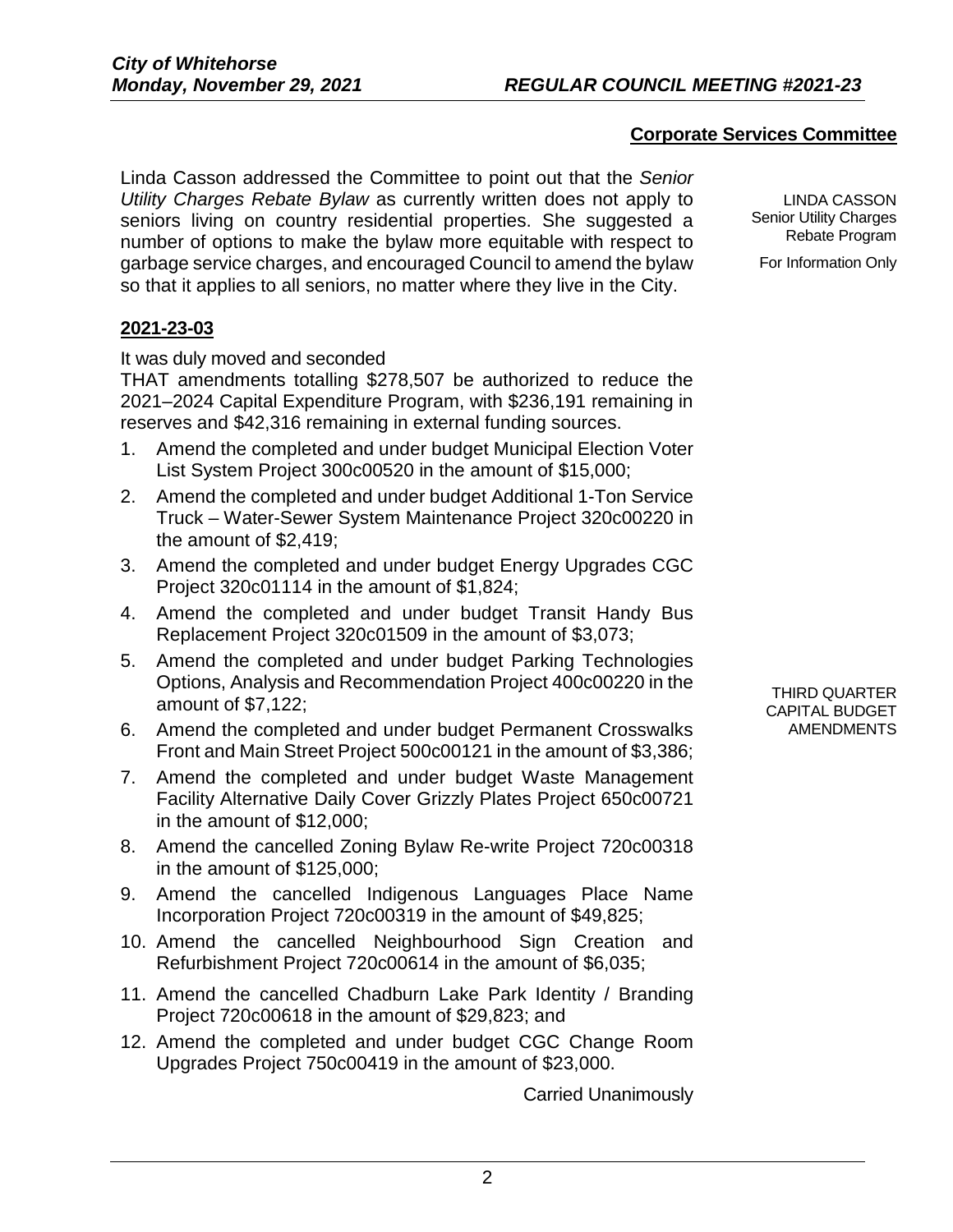The 2021 third quarter variance projection shows that total operating revenues are expected to be over budget by \$54,353 and expenses are expected to be under budget by \$527,446.

Based on best estimates, the 2021 Operating Budget included some financial considerations for impacts of the COVID-19 pandemic. However, additional losses in the form of unrealized revenues may be incurred.

At this time, projections to December 31, 2021 as compared to the revised budget indicate an operating surplus of \$581,799.

Overall department spending is controlled. The third quarter variance is well within 1% of the City's total Operating Budget.

## **2021-23-04**

It was duly moved and seconded THAT the 2022 Council and Standing Committee Meeting Schedule be adopted as presented; and

THAT the first meeting cycle in January be re-scheduled to January  $10<sup>th</sup>$ and  $17<sup>th</sup>$  respectively, and the second meeting cycle in January be rescheduled to January 24<sup>th</sup> and 31<sup>st</sup> respectively; and

THAT the second meeting cycle in August be cancelled to allow for a summer recess; and

THAT the second meeting cycle in December be cancelled to allow for a winter recess.

Carried Unanimously

## **2021-23-05**

It was duly moved and seconded

THAT the appointment of Council members to ad hoc committees from November 30, 2021 to October 31, 2022 be approved as follows:

| <b>Association of Yukon Communities</b>     | <b>Councillor Ted Laking</b><br><b>Councillor Mellisa Murray</b> | <b>COUNCIL MEMBER</b><br>APPOINTMENTS TO AD |  |
|---------------------------------------------|------------------------------------------------------------------|---------------------------------------------|--|
| Crime Stoppers                              | <b>Councillor Michelle Friesen</b>                               | <b>HOC COMMITTEES</b>                       |  |
| <b>Whitehorse Chamber of Commerce</b>       | <b>Councillor Dan Boyd</b>                                       |                                             |  |
| <b>Canadian Capital Cities Organization</b> | <b>Councillor Kirk Cameron</b>                                   |                                             |  |
|                                             | <b>Carried Unanimously</b>                                       |                                             |  |

THIRD QUARTER OPERATING BUDGET VARIANCE REPORT

For Information Only

ADOPT 2022 COUNCIL AND STAND COMMITTEE MEETING SCHEDULE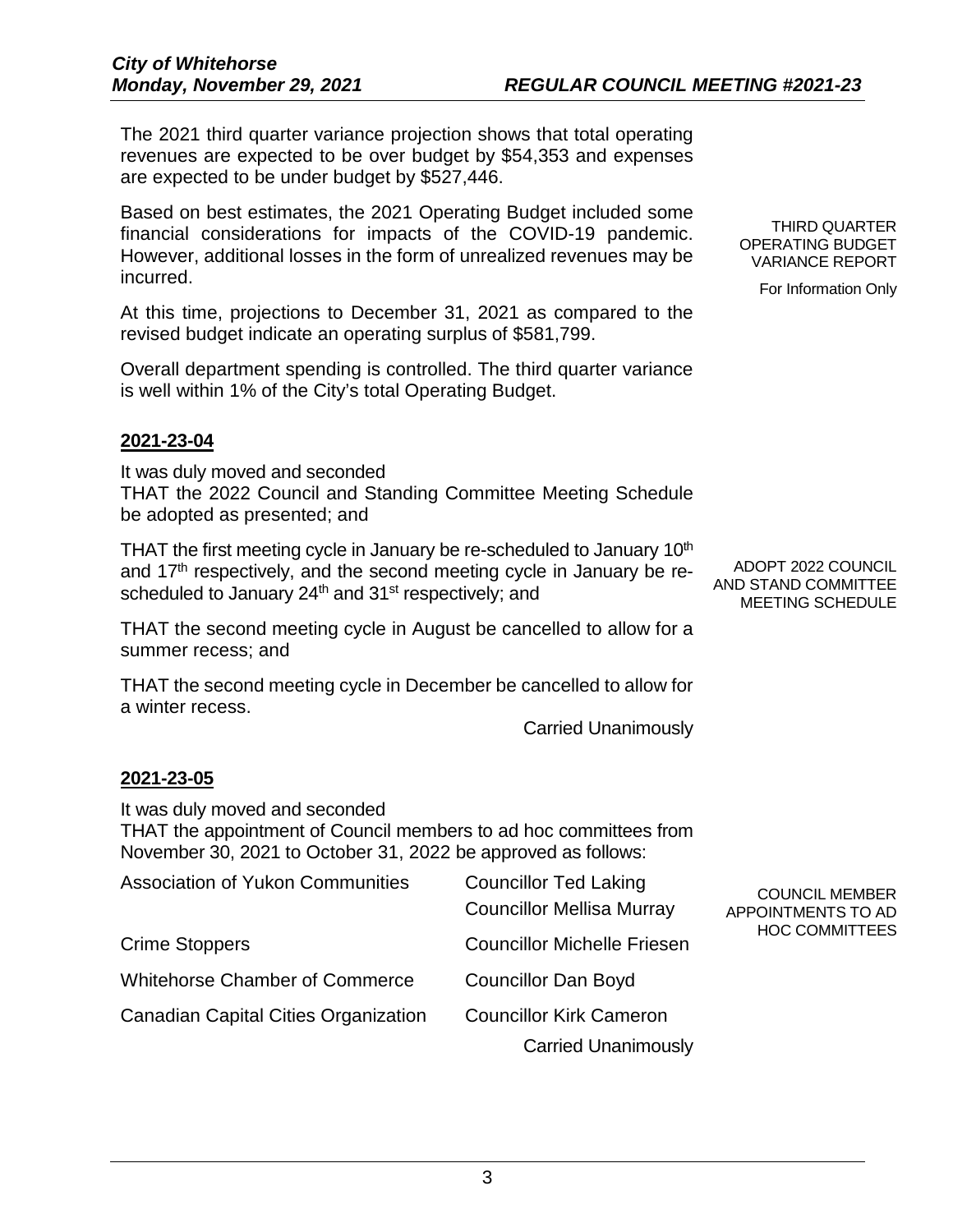## **2021-23-06**

| It was duly moved and seconded<br>THAT Special Committee appointments be approved as follows for the<br>period from November 30, 2021 to October 31, 2022: |                            | <b>COUNCIL MEMBER</b>                        |
|------------------------------------------------------------------------------------------------------------------------------------------------------------|----------------------------|----------------------------------------------|
| <b>City Budget Committee</b>                                                                                                                               | Mayor and all Council      | APPOINTMENTS TO<br><b>SPECIAL COMMITTEES</b> |
| <b>City Manager's Evaluation Committee</b>                                                                                                                 | Mayor and all Council      |                                              |
| <b>Civil Emergency Measures Commission</b>                                                                                                                 | Mayor and all Council      |                                              |
|                                                                                                                                                            | <b>Carried Unanimously</b> |                                              |

#### **2021-23-07**

It was duly moved and seconded

| It was duly moved and scoonacd                                           |                             |
|--------------------------------------------------------------------------|-----------------------------|
| THAT Paul Burbidge, Krysti Horton, Jane Koepke, Doug Mayr and            | <b>CITIZEN APPOINTMENTS</b> |
| Dennis Shewfelt be re-appointed to the Board of Variance for a five-year | TO BOARD OF VARIANCE        |
| term expiring October 31, 2026.                                          |                             |

Carried Unanimously

A Council member expressed support for the recommendation, but suggested that an open public process should be used for recruiting persons being nominated for all future citizen appointments to various boards and advisory committees. **Discussion** 

# **City Planning Committee**

AUTHORIZE HOUSING DEVELOPMENT INCENTIVE 25 Gleaner Avenue

#### **2021-23-08**

It was duly moved and seconded THAT Bylaw 2021-39, a bylaw to amend the zoning at 115 Range Road from IA–Airport to CH–Highway Commercial, be brought forward for consideration under the bylaw process. BRING FORWARD ZONING AMENDMENT 115 Range Road

Carried Unanimously

#### **2021-23-09**

It was duly moved and seconded THAT an RCM2 Zone Housing Development Incentive be approved with respect to the construction of 32 condominium units at 25 Gleaner Avenue in Whistle Bend.

Carried Unanimously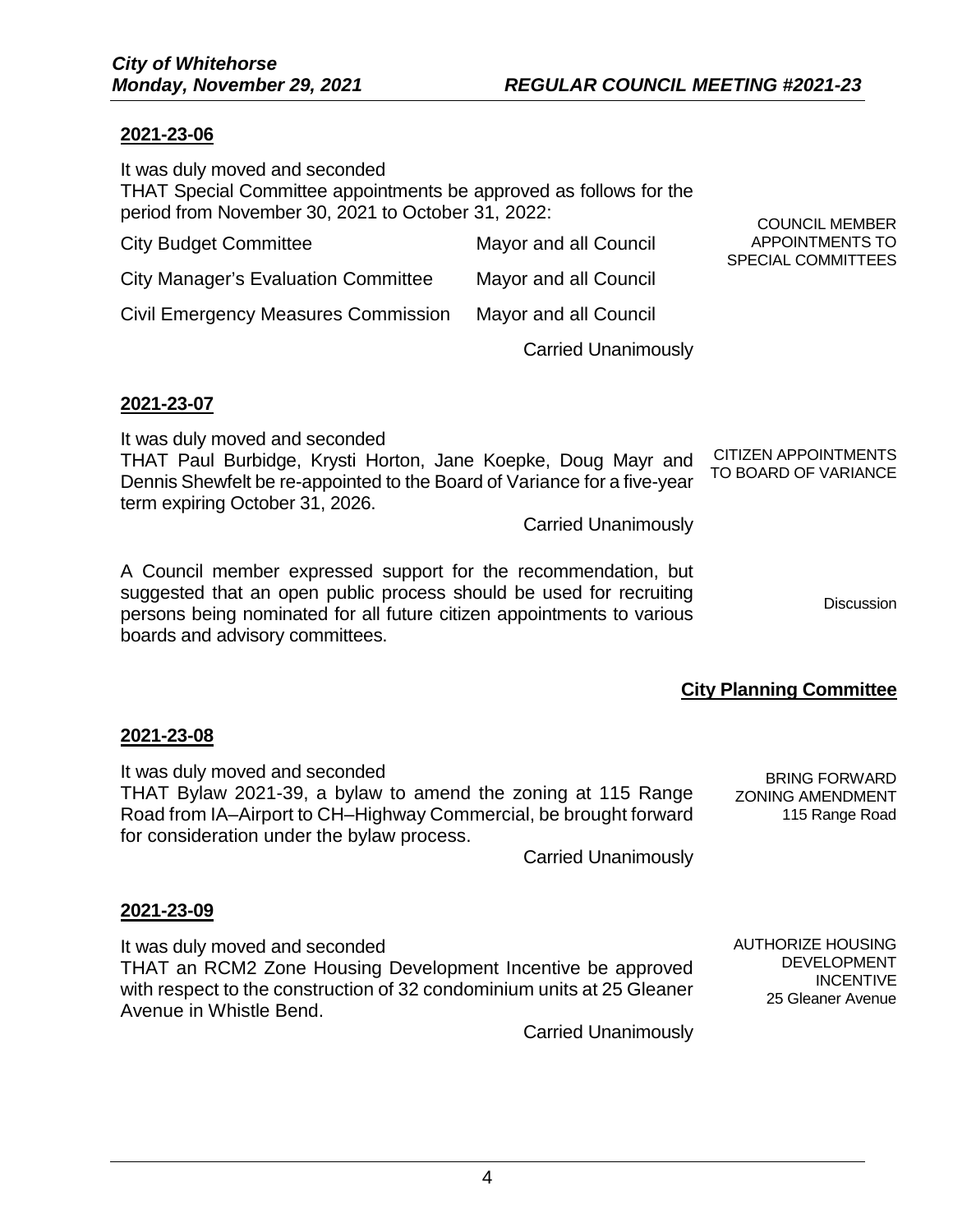## **Development Services Committee**

Heather Ashthorn, Executive Director of Raven Recycling, addressed the Committee to provide an update on the accomplishments and activities of the organization over the past ten years. She encouraged Council to consider the cap on diversion credits, provide better enforcement to keep recyclable materials and metals out of the landfill, empower the Extended Producer Responsibility Action Committee, and work with Raven to develop a shared responsibility system.

HEATHER ASHTHORN UPDATE FROM RAVEN RECYCLING

For Information Only

#### **2021-23-10**

It was duly moved and seconded

THAT the allocation of Environmental Grants in the amount of \$15,974 be approved as recommended by the review committee.

| <b>Grant Recipient</b>                                                |              | <b>Amount</b> |                                                  |
|-----------------------------------------------------------------------|--------------|---------------|--------------------------------------------------|
| <b>Whitehorse Tool Library</b><br><b>Whitehorse Tool Library</b>      |              | \$1,900       | <b>ENVIRONMENTAL</b><br><b>GRANT ALLOCATIONS</b> |
| <b>Yukon Queer Society</b><br>Grow and Go                             |              | \$6,824       |                                                  |
| <b>Yukon Invasive Species Council</b><br><b>Sweet Clover Outreach</b> |              | \$7,250       |                                                  |
|                                                                       | <b>Total</b> | \$15,974      |                                                  |

Carried Unanimously

A Committee member noted that new legislation with respect to the *Better Build Program* is being introduced by the Yukon government.

While expressing support for the proposed program, Committee members raised concerns about the lack of consultation with municipalities and the uncertainties associated with the administrative responsibilities and potential costs that the program as currently envisioned could place on municipalities.

Some Committee members noted that delaying the legislation would allow more time to work through these issues with municipalities. It was recognized that the Yukon government makes the decisions about the timing for introducing legislation.

Committee members also noted the benefits of the program and acknowledged that the climate crisis increases the urgency of the need. The amount of homeowner interest and demand for the program was also acknowledged.

…/continued

BETTER BUILD PROGRAM For Information Only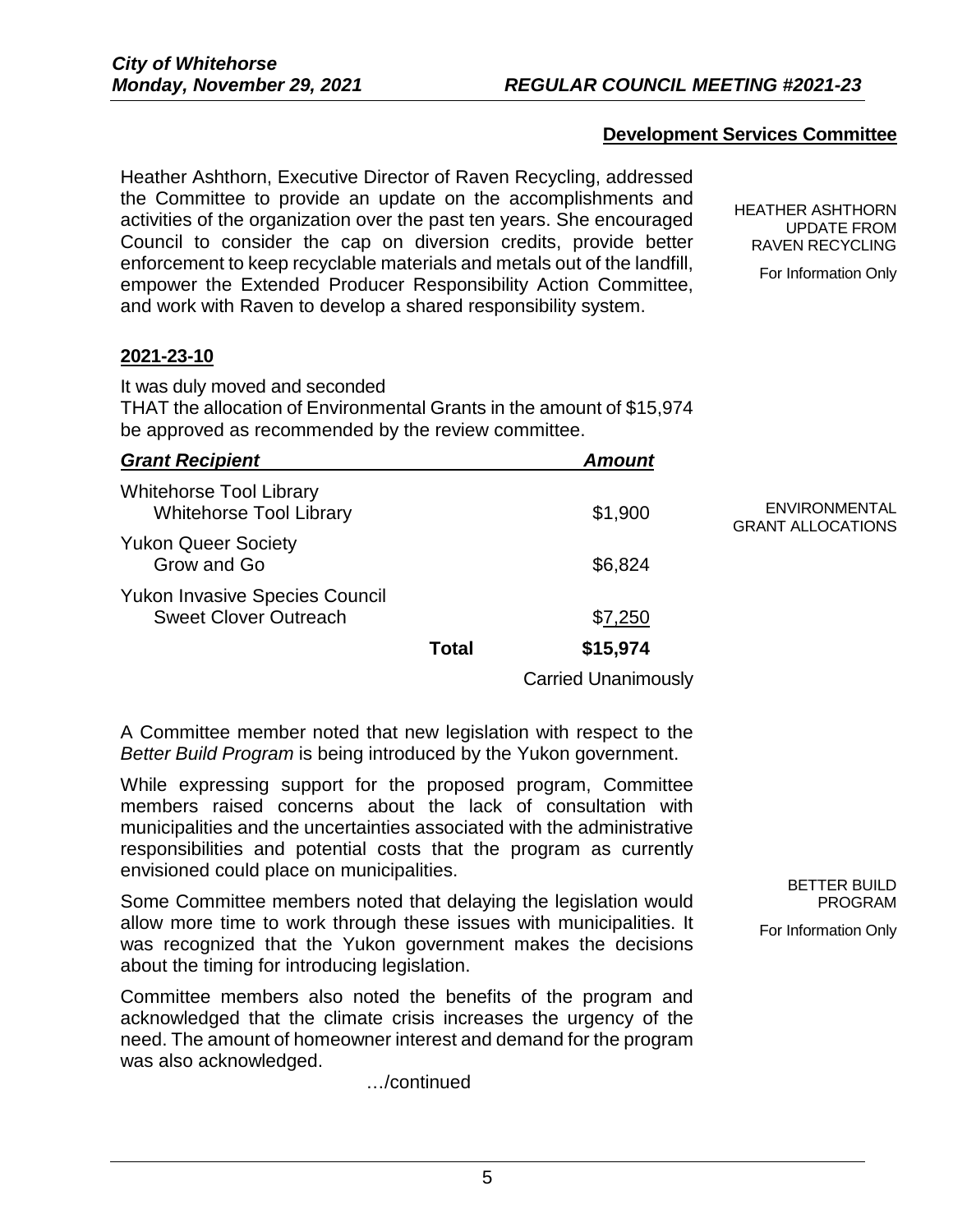6

A Committee member noted that the proposed legislation is largely enabling, and program details will be developed and set out in future regulations. It was also noted that the proposed YG-Municipalities Joint Working Group may provide opportunities to identify and address challenges associated with municipal responsibilities for collection and program administration. It may also provide opportunities to work in partnership to mitigate those challenges.

BETTER BUILD PROGRAM (Continued) For Information Only

## **City Operations Committee**



*Monday, November 29, 2021 REGULAR COUNCIL MEETING #2021-23*